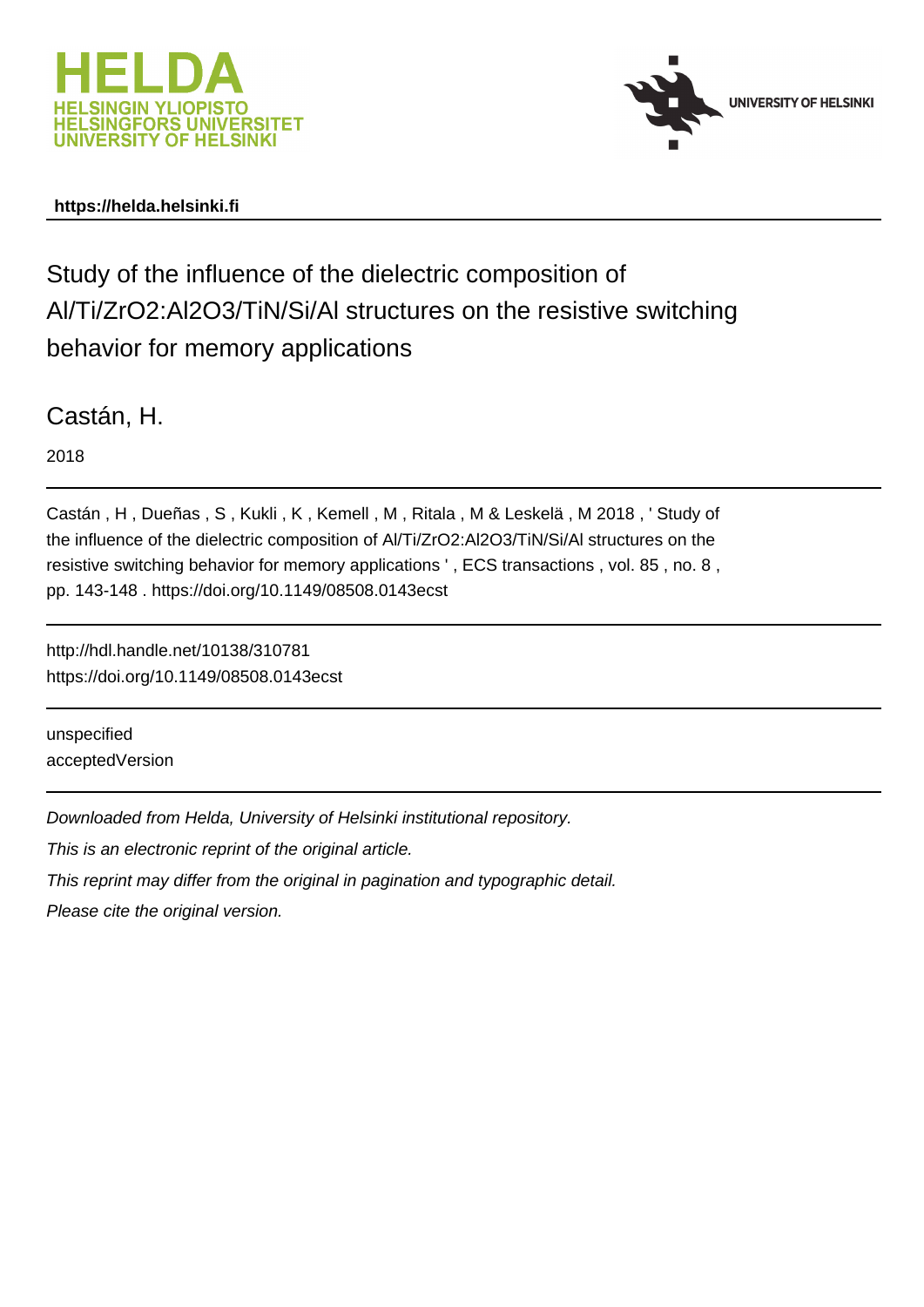## **Study of the Influence of the Dielectric Composition of Al/Ti/ZrO2:Al2O3/TiN/Si/Al Structures on the Resistive Switching Behavior for Memory Applications**

H. Castán<sup>a</sup>, S. Dueñas<sup>a</sup>, K. Kukli<sup>b,c</sup>, M. Kemell<sup>b</sup>, M. Ritala<sup>b</sup>, and M. Leskelä<sup>b</sup>

<sup>a</sup> Department of Electronics, University of Valladolid, Valladolid, Spain <sup>b</sup> Department of Chemistry, University of Helsinki, Helsinki, Finland <sup>c</sup> Institute of Physics, University of Tartu, Tartu, Estonia correspondent author email: helena@ele.uva.es

The memory behavior of  $A1/Ti/ZrQ_2:A1_2Q_3/TiN/Si/A1$  devices is investigated in this work. They are adequate to be used as resistive switching memories, with two clearly different states. Besides, intermediate states are also accessible in a controllable manner. The electrical characterization in terms of admittance parameters provides relevant complementary information. The cation ratio influences the memory maps and can be changed to obtain specifically sized shape of the maps.

#### **Introduction**

Nowadays both volatile and non-volatile memories are under a high development pressure in the industrial context. Besides the dominant solid-state memory technologies, such as DRAM and flash, non-volatile random access resistive memories (RRAM) are considered adequate candidates to complement the memory landscape [1, 2]. In spite of the interest, no consensus has been reached yet about the selection of appropriate materials for fabrication [3, 4]. The aim of this work is to deepen the knowledge on the usefulness of transition metal oxides in this field, and specifically to explore the improvements on the memory behavior of metal/ $ZrO_2/m$ etal structures by stabilizing metastable phases of  $ZrO_2$ by doping or nanolaminating the dielectric films with small and controlled amounts of Al2O3. The effects of materials structure and composition on memory window, stability and robustness, as well as comparative small-signal response are reported in this study.

#### **Experimental**

 $ZrO<sub>2</sub>:Al<sub>2</sub>O<sub>3</sub>$  films were grown on highly-doped conductive Si <100> substrates covered by 10 nm thick TiN films by means of atomic layer deposition (ALD) at 350 ºC. The reactor was a flow-type hot-wall F120 (ASM Microchemistry Ltd.). The precursors were AlCl<sub>3</sub> (99%, Acros Organics), ZrCl4 (99.9%, Aldrich), and O3. For electrical measurements, Al/Ti/ZrO2:Al2O3/TiN/Si/Al capacitor stacks were fabricated. Double-layer 110 nm-Al / 50 nm-Ti top electrodes were electron-beam evaporated. The electrode area used in the measurements was 0.204 mm<sup>2</sup>. The bottom electrode was provided by evaporating 100-120 nm thick Al layer on HF-etched Si. A similar sample based on  $HfO<sub>2</sub>:Al<sub>2</sub>O<sub>3</sub>$  was also deposited for comparison, deposited at 350  $^{\circ}$ C and by using HfCl<sub>4</sub> (99.9%, Strem) as precursor. All samples are listed in Table I.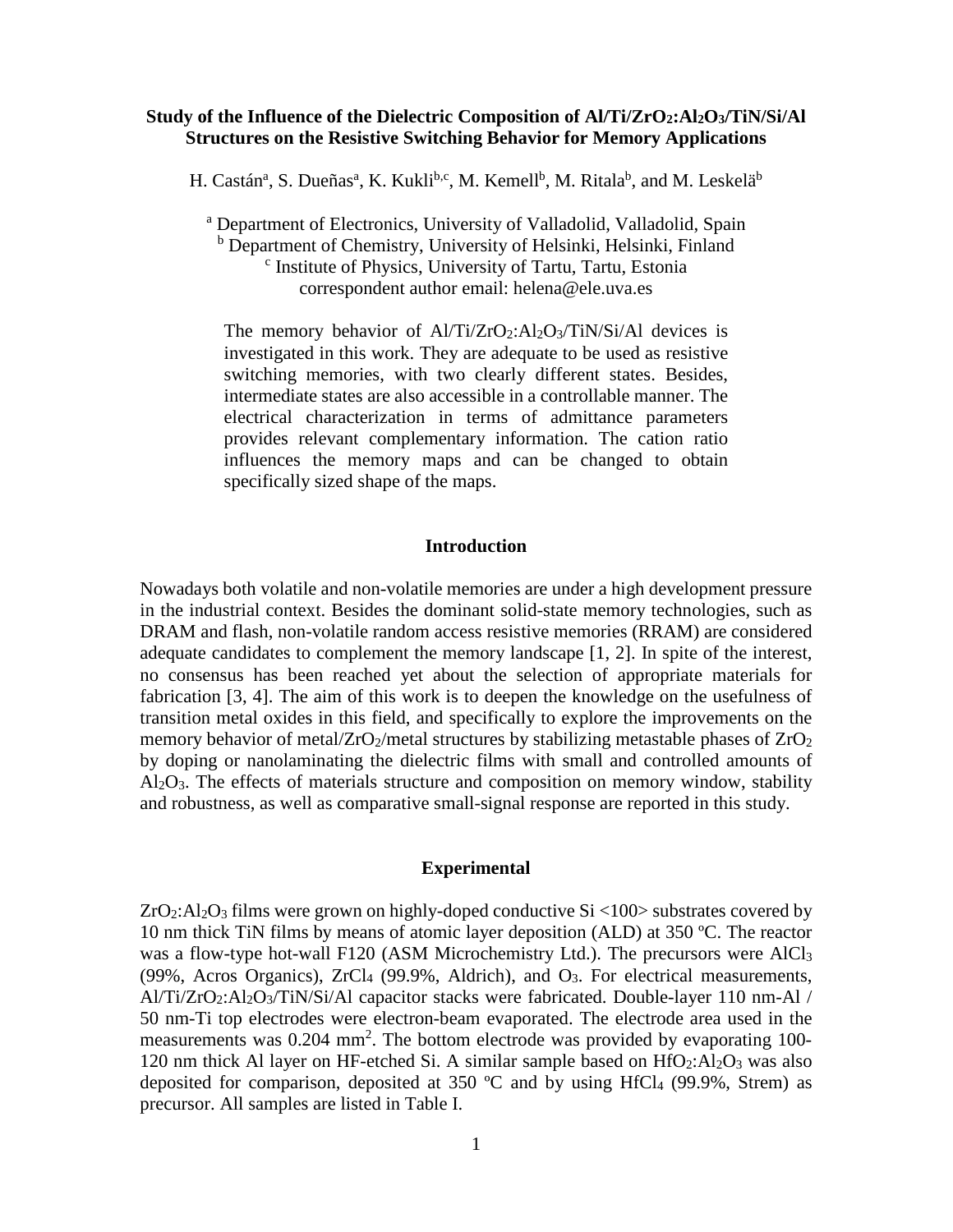

Figure 1. Current loops showing the low (LRS) and high (HRS) resistance states of the  $ZrO<sub>2</sub>$ -based sample (a). Comparison of the resistive switching loops of the whole set of samples (b).

The electrical characterization consisted on recording the d.c. and small-signal parameters by using a Keithley 4200 semiconductor analyzer. The bias voltage was applied to the top electrode, while the bottom electrode was grounded. To record the admittance parameters, a small signal of 30 mV r.m.s. was superimposed with the d.c. bias voltage. The experimental frequency did not affect the resistive switching behavior in the range of 20 kHz - 1 MHz.

**TABLE I.** List of the dielectric films studied in this work. Composition is expressed in the form of cation ratios, while t denotes the oxide thickness, measured by energy dispersive X-ray (EDX) spectrometry. Deposition sequences express the amounts of successive and alternating ALD cycles for  $ZrO<sub>2</sub>$  and Al<sub>2</sub>O<sub>3</sub>. A single constituent metal oxide ALD cycle consisted of time sequence 0.5-0.5-0.5-0.5 s for metal precursor pulse – purge – water pulse – purge durations.

| <b>Sample</b>     | <b>Deposition sequence</b>                                             | <b>Composition</b> | t. nm |
|-------------------|------------------------------------------------------------------------|--------------------|-------|
| Z0                | $700 \times ZrO2$                                                      | $Al:Zr=0$          | 45    |
| Z016              | $5 \times 5 \times ZrO_2 + 6 \times Al_2O_3$ + 120 x ZrO <sub>2</sub>  | Al: $Zr = 0.16$    | 38    |
| Z011              | $100 \times [200 \times ZrO_2 + 10 \times Al_2O_3] + 200 \times ZrO_2$ | $Al:Zr = 0.11$     | 276   |
| H <sub>0</sub> 19 | $3 \times [200 \times HfO_2 + 10 \times Al_2O_3] + 200 \times HfO_2$   | Al:H $f = 0.19$    | 48    |

#### **Results and Discussion**

Pristine samples showed insulating behavior, but after a forming step they behaved as memory elements, with two clearly distinct states: high-resistance state (HRS) and lowresistance state (LRS). The forming voltage is an initial electrical stress necessary to activate the switching property, and the forming step consisted of a bias ramp from 0 to  $\approx$ 3-4 V, with a current compliance of 10 mA. In Fig. 1(a) 20 consecutive I-V cycles are depicted for the bare  $ZrO_2$  sample, showing good repetitiveness. A set transition drives the device from the HRS to LRS. To do this, a high enough positive voltage of around 1.1 V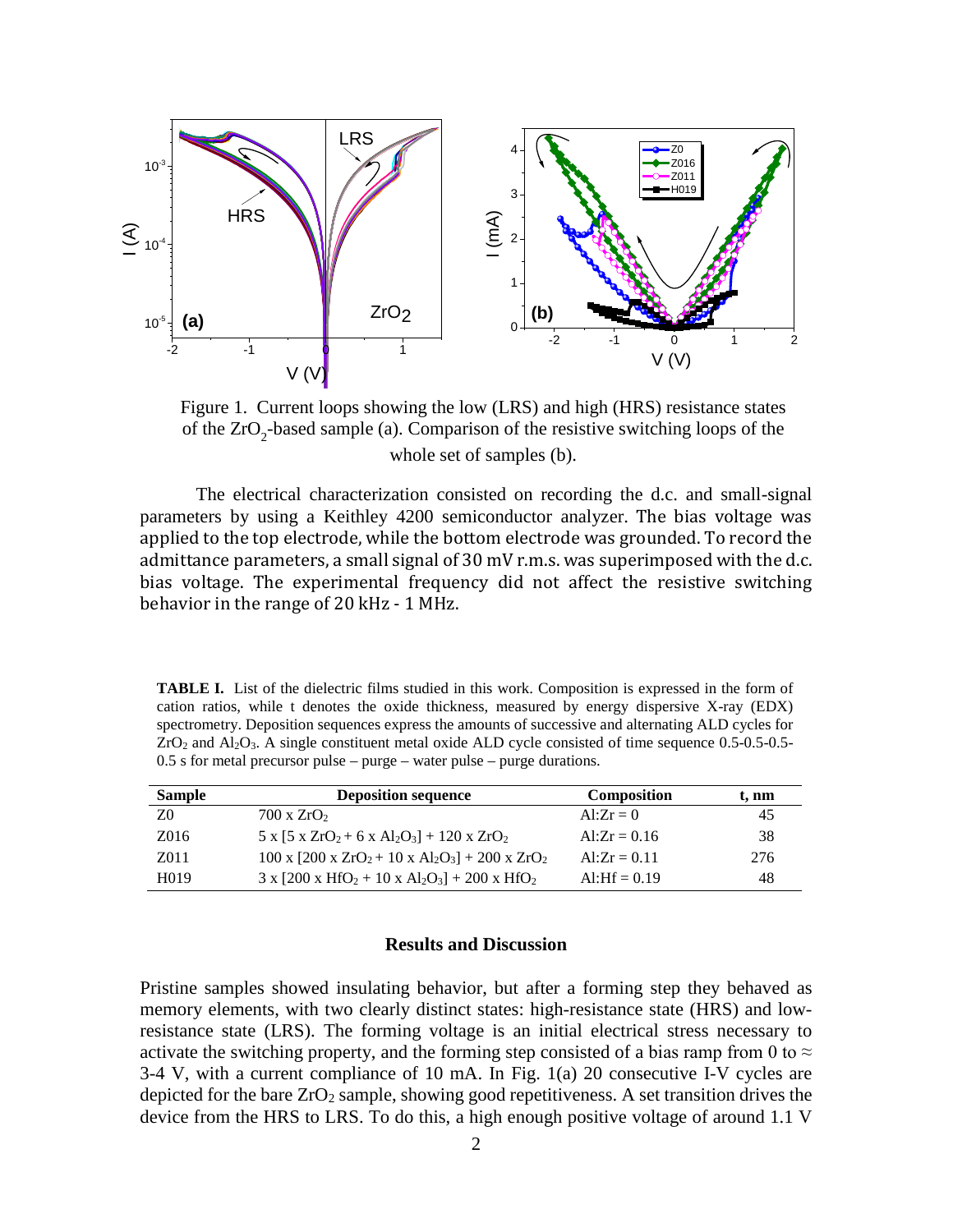

Figure 2. Admittance loops showing the low (LRS) and high (HRS) resistance states of the  $ZrO<sub>2</sub>$ -based sample: in-phase (a) and in-quadrature (b) components.

must be applied. In a similar fashion, a reset transition which takes the sample from the LRS to the HRS is produced by applying a bias voltage of around -1.6 V. To establish the influence of the dielectric composition on the resistive switching performance, a comparison of the I-V loops is shown in Fig. 1(b). The incorporation of certain amounts of  $A<sub>1</sub>Q<sub>3</sub>$  to  $Z<sub>1</sub>Q<sub>2</sub>$  increases the current values, slightly extends the voltage range in which the loops appear, and at the same time provides narrower current windows, as it is seen for the Z016 sample (Al: $Zr = 0.16$ ). Thicker dielectrics lead to narrower voltage ranges and lower current levels (Z011 sample), with current window widths intermediate between those of Z0 and Z016. Finally, the resistive switching characteristics of samples based on  $HfO<sub>2</sub>$ instead of ZrO2 have much lower current values with relatively wide windows and narrow voltage ranges.

After the forming, admittance (small-signal) parameters were recorded as well. Similarly to the current, both conductance, G (in-phase) and capacitance, C (in-quadrature) components exhibit set and reset loops [5], as it can be seen in Fig. 2. In LRS, G and C are practically constant (ohmic behavior), whereas in the HRS the linear voltage dependencies



Figure 3. Internal loops of the admittance signal in terms of the in-phase (a) and in-quadrature (b) components during a progressive set process in  $ZrO<sub>2</sub>$  film without  $Al<sub>2</sub>O<sub>3</sub>$  additives.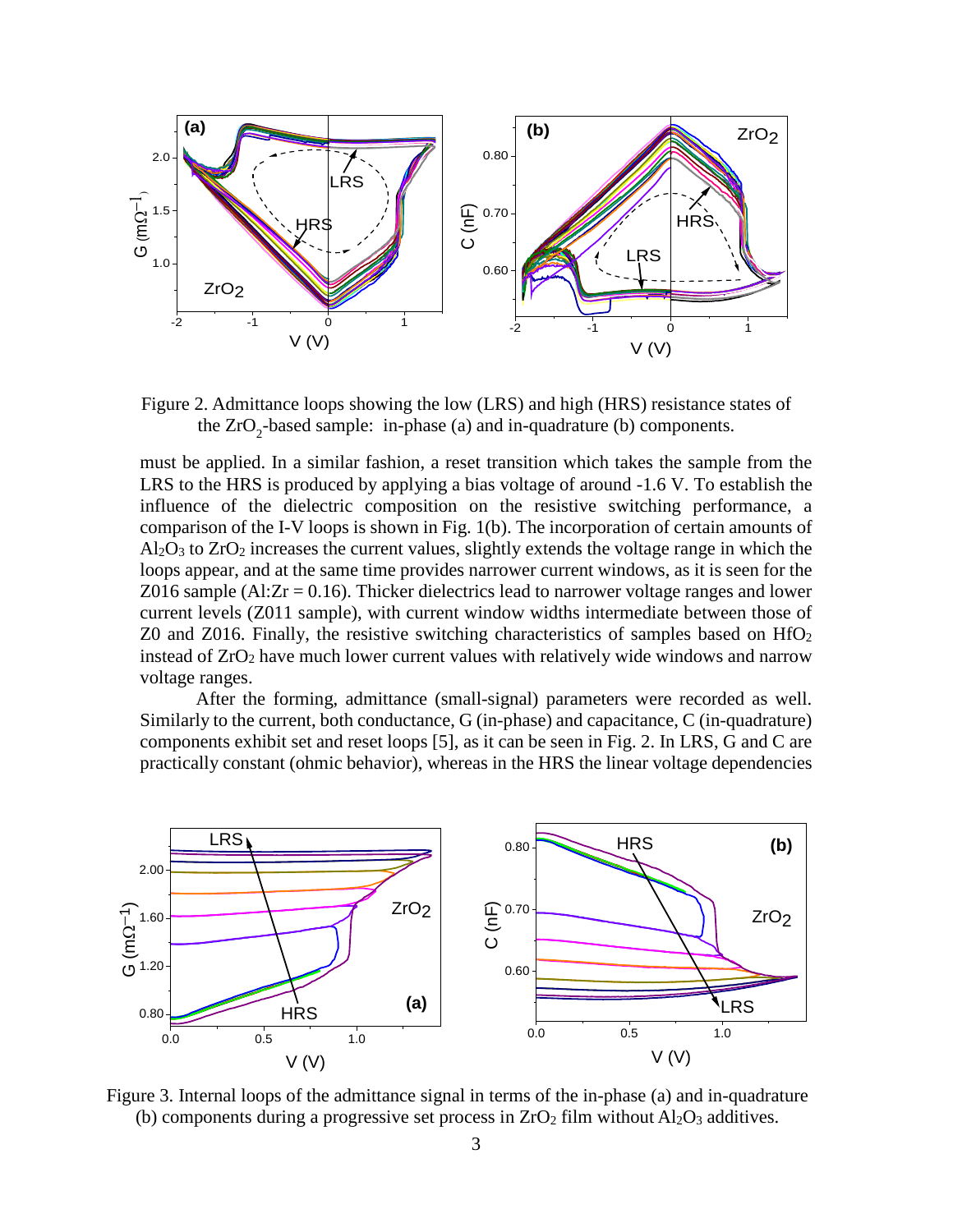

Figure 4. Admittance signal showing intermediate reset loops. Both in-phase (a) and in-quadrature (b) components are plotted.

of G and C indicate that the conduction is dominated by the space charge limited conduction (SCLC) mechanism.

Admittance parameter recording allowed us to access intermediate states between HRS and LRS in a controlled way. For example, progressive writing process (see Fig. 3 for the Z0 sample) was carried out by driving the device to the HRS and, after that, applying triangularly shaped bias voltages from 0 V to positive voltages and then returning to 0 V, with the positive voltage increasing in successive cycles. In this way, each loop started at the same conductance/capacitance value at which the previous one ended. When the applied positive voltage reached the set value (1.2 V), the memory device was switched to the LRS. Similarly, progressive erasing process could be accomplished.

On the other hand, as can be seen in Fig. 4, partial transitions between LRS and HRS were performed by means of full set loops departing from different initial reset states. To do this, different negative bias voltages were applied just before driving the device to the LRS. In this way, all conductance/capacitance loops had the same returning path. In a similar fashion, partial transitions between HRS and LRS could be obtained driving the device to the HRS from different initial set states.

It has been established earlier, that by using pulsed voltages instead of ramped bias, memory mapping can be performed [6]. Conductance memory maps clearly show the two different states, as well as the influence of the dielectric composition (Fig. 5a). These maps represent the conductance values measured at 0 V as a function of the programming voltage applied prior to recording the conductance signal. The memory map aspect ratio is modulated when the dielectric composition is changed, both in terms of height (difference of the conductance values at the HRS and LRS) and width (voltage span). In addition, some information about the set and reset processes is obtained from the left (fall) and right (rise) edge shapes. Namely, the Z016 sample shows much more gradual transitions than Z011, which in turn needs less voltage span to perform both transition. On the other hand, H019 is the most asymmetrical in terms of set and reset transitions, having the set abrupt and the reset much more gradual.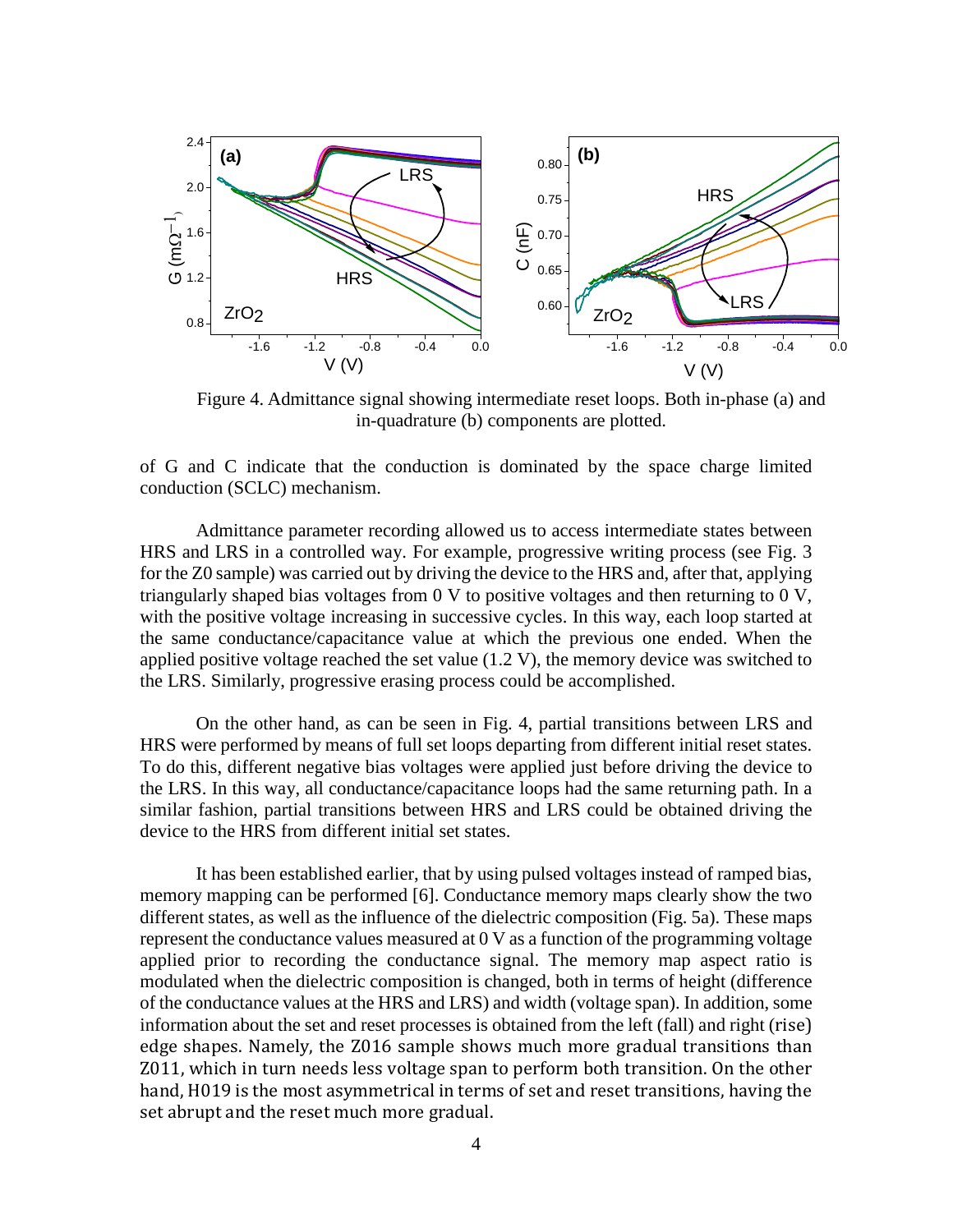

Figure 5. Comparison of the conductance memory maps of the whole set of samples (a). Conductance memory maps showing intermediate states of the  $ZrO<sub>2</sub>:Al<sub>2</sub>O<sub>3</sub>$ -based sample, with  $\text{Al:} Zr = 0.16$ .

Intermediate states are also displayed in the conductance memory maps, as it is illustrated in Fig. 5(b) for the Z016 sample. To realize this, positive and negative bias voltage pulses of different height must be applied. This way, concentric loops are obtained. Therefore, by properly choosing the bias voltage pulses the sample can be driven to a particular intermediate state.

## **Conclusions**

Repetitive resistive switching behavior in  $Al/Ti/ZrO<sub>2</sub>:Al<sub>2</sub>O<sub>3</sub>/TiN/Si/Al$  devices was demonstrated. The composition of dielectrics has influence on the HRS-LRS window as well as on the range of switching voltage values. Study on small-signal parameters carried out, both in terms of conductance and capacitance in a wide frequency range, demonstrated the possibility to control intermediate states between low and high resistance. The Al:Zr ratio also played certain role in the set and reset shape transitions. By comparison,  $HfO<sub>2</sub>:Al<sub>2</sub>O<sub>3</sub>$  based sample could show similar behavior, though with lower currents and slightly narrower voltage ranges switching the material, compared to that achieved in  $ZrO<sub>2</sub>$ based films.

#### **Acknowledgments**

This work was partially funded by the Spanish Ministry of Economy and Competitiveness through project TEC2014-52152-C3-3-R with support of Feder funds, and by the Finnish Centre of Excellence in Atomic Layer Deposition (284623).